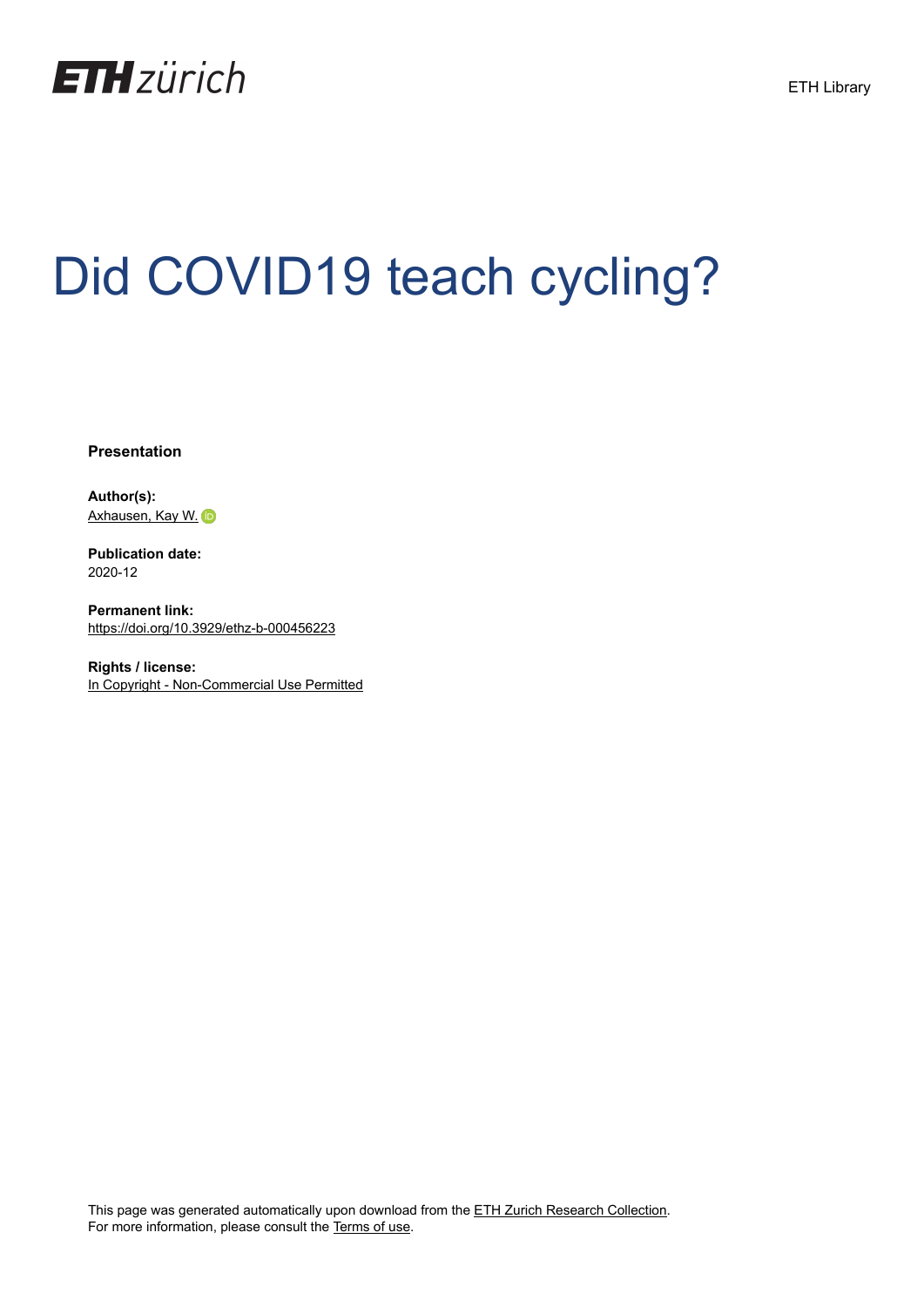Axhausen, K.W. (2020) Did COVID19 teach cycling?, *Kolloquium "Public Transport as Urban Generator",* TU München, zoom, December 2020.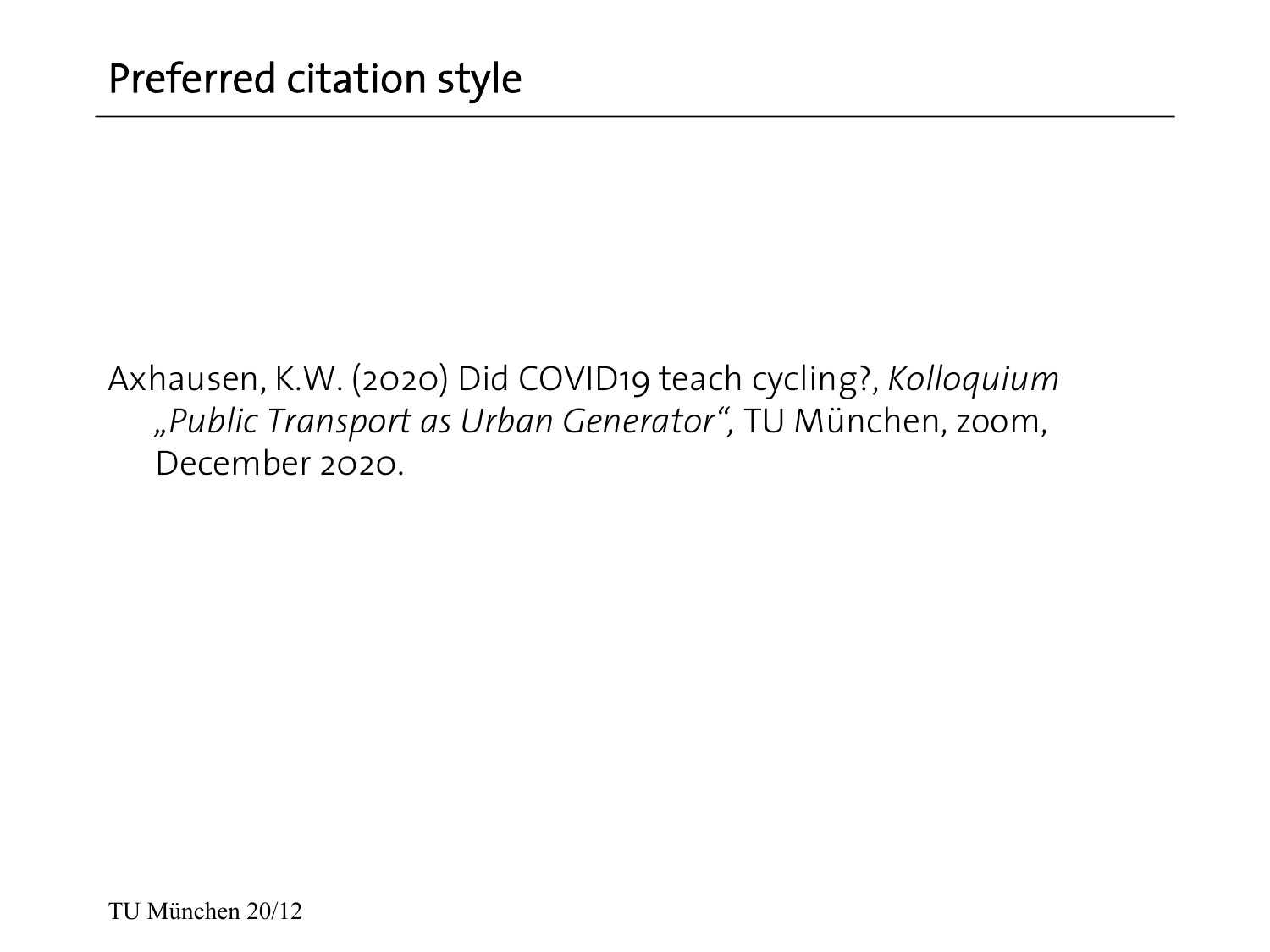## Did COVID19 teach cycling?

KW Axhausen

IVT ETH Zürich

December 2020





Eidgenössische Technische Hochschule Zürich Swiss Federal Institute of Technology Zurich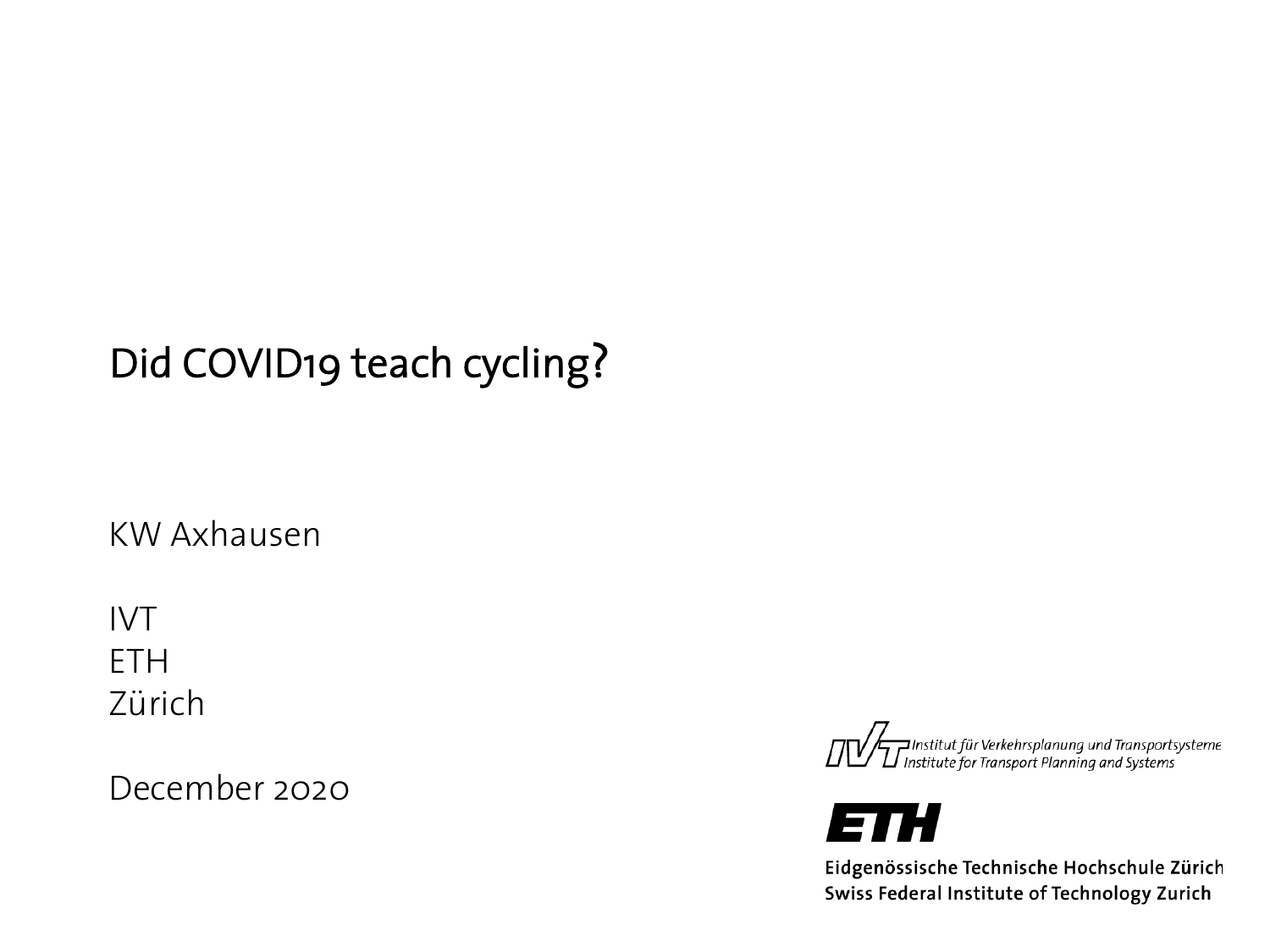#### ETH Zürich

- J Molloy
- C Tchervenkov
- T Schatzmann

WWZ, Universität Basel

- B Hintermann
- B Schoeman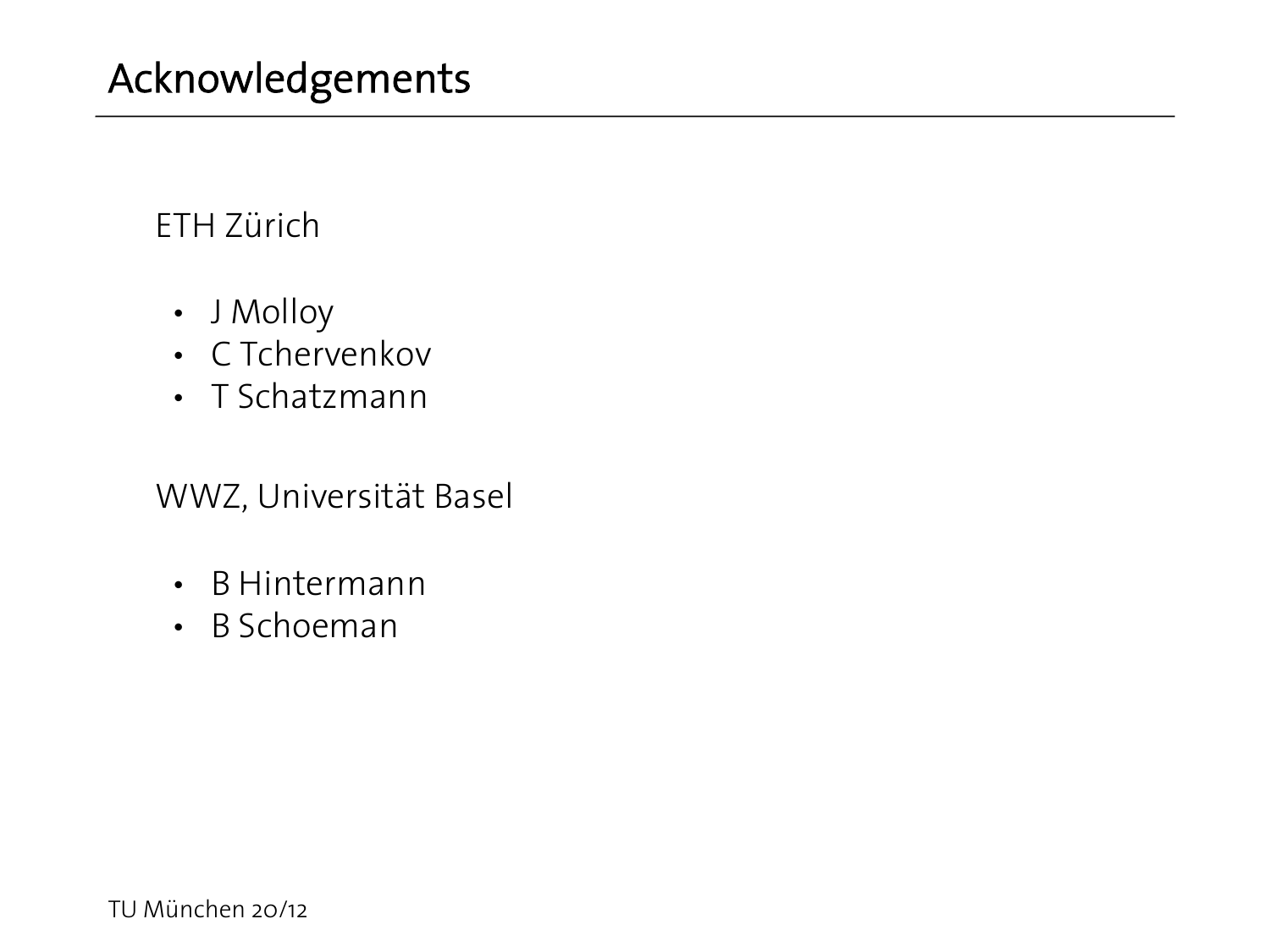#### Excess deaths in Switzerland since 2010

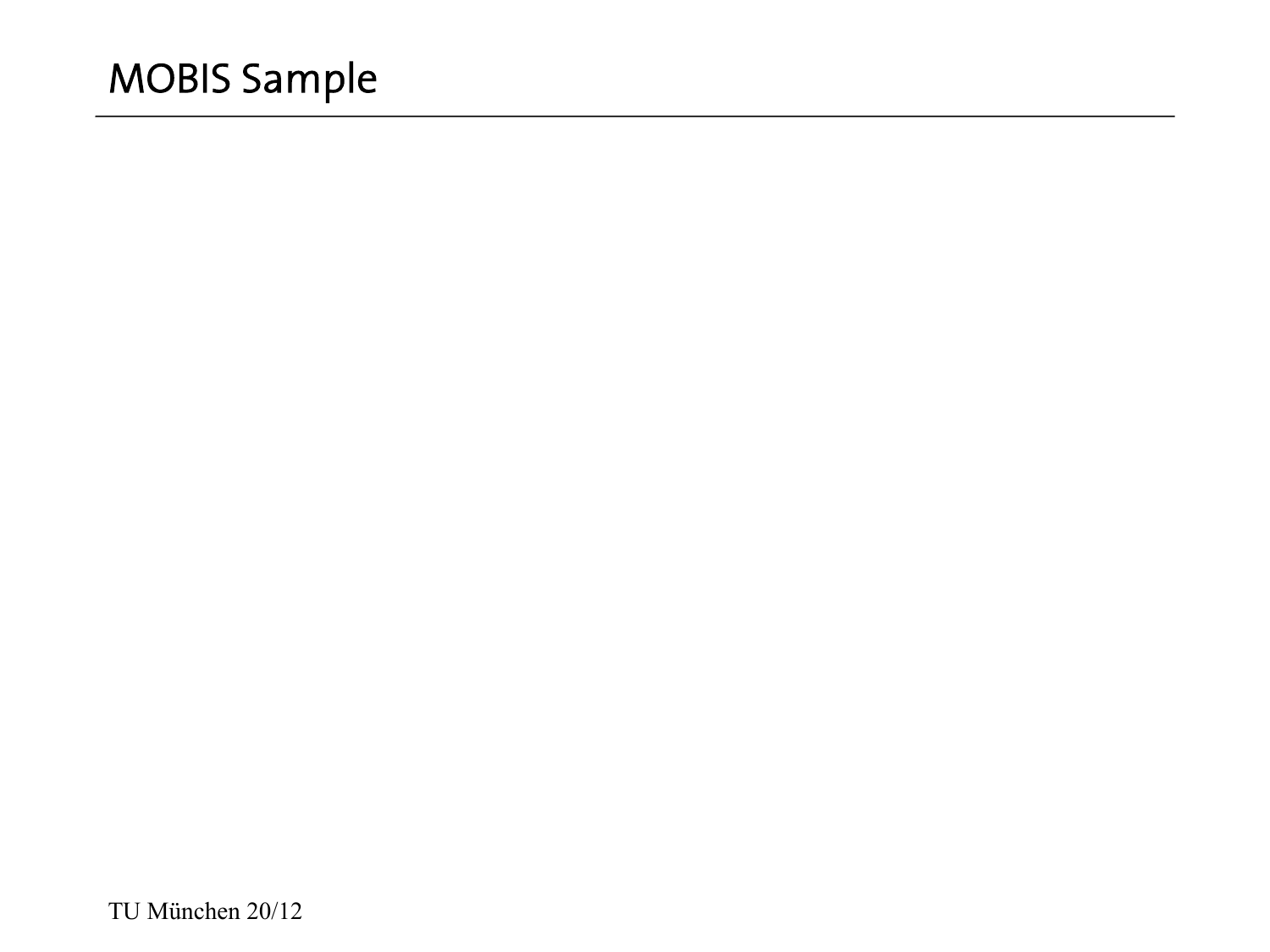- A virtual mobility pricing study with car and transit users
- Yes, the traveller respond substantially
- Agglomerations of the German and French speaking Switzerland
- 3750 participants for 8 weeks; 100 Franks incentive

• Catch-a-day app (motion-tag, Berlin)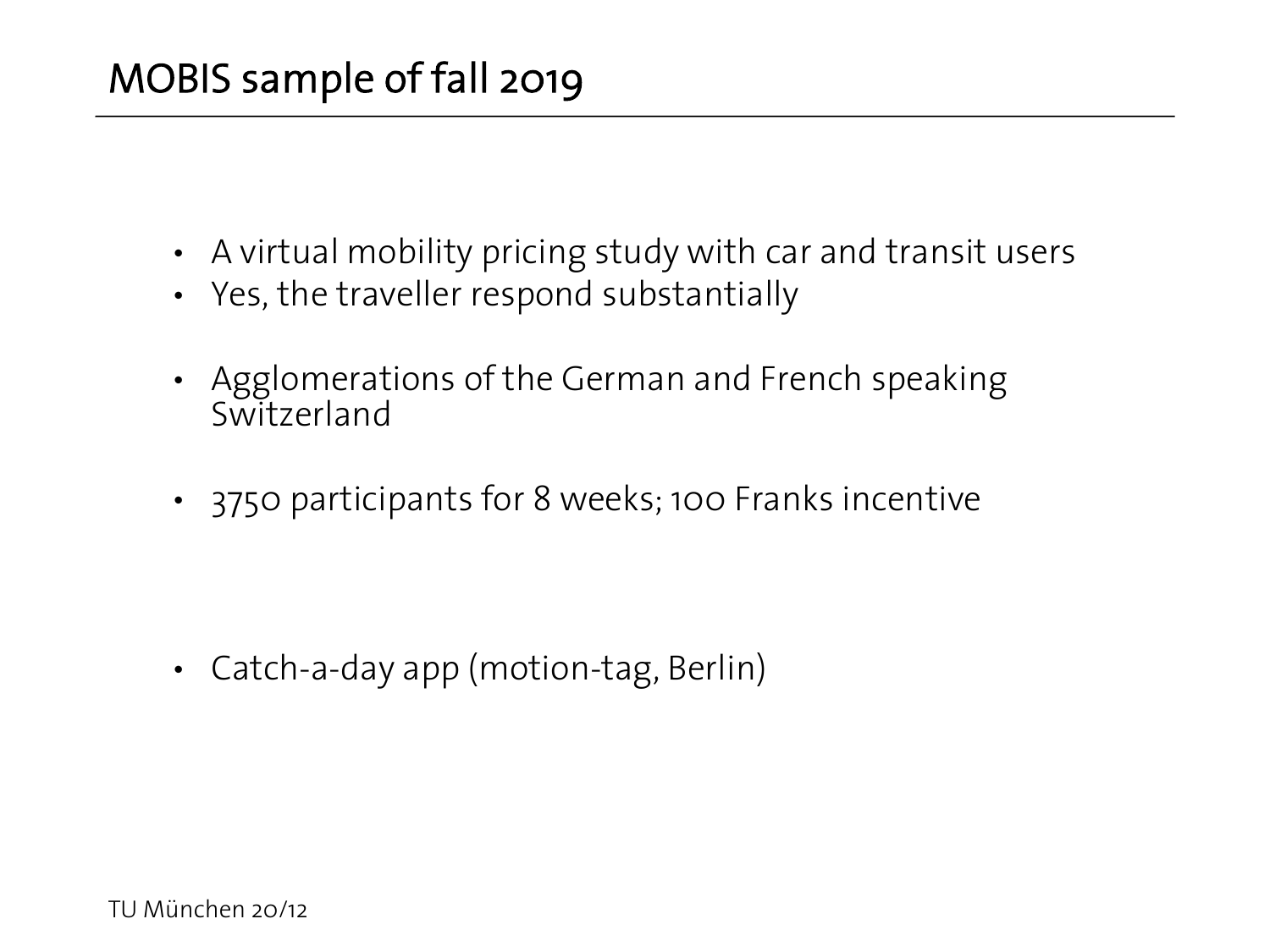#### MOBIS PKm fall/winter 2019/2020

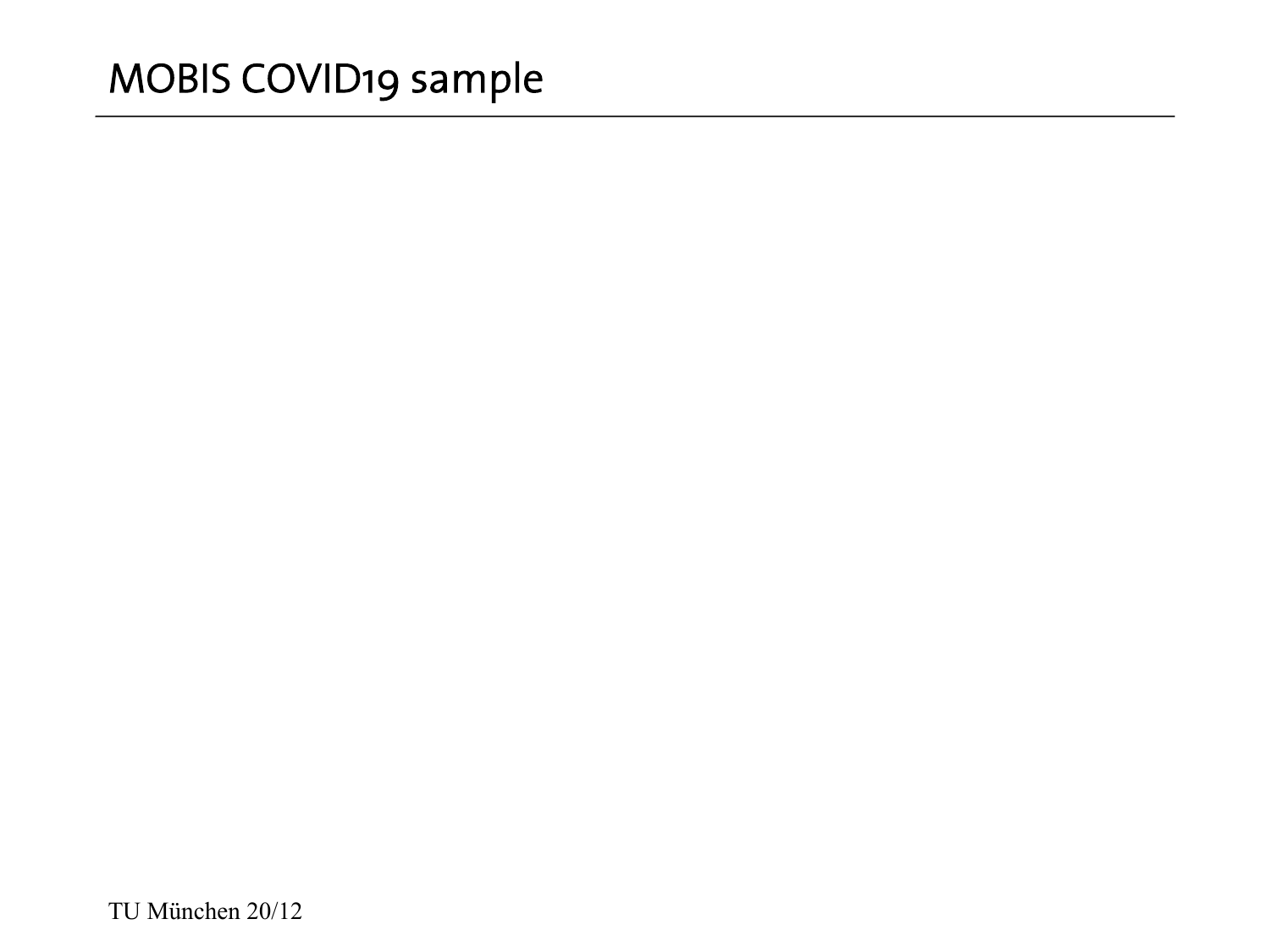- 1300+ started to track again after our invitation
- No incentives; just volunteers
- 3 short surveys addressing work and work location, deliveries, and health
- Second invite for the second wave
- Further recruitment of new participants with LINK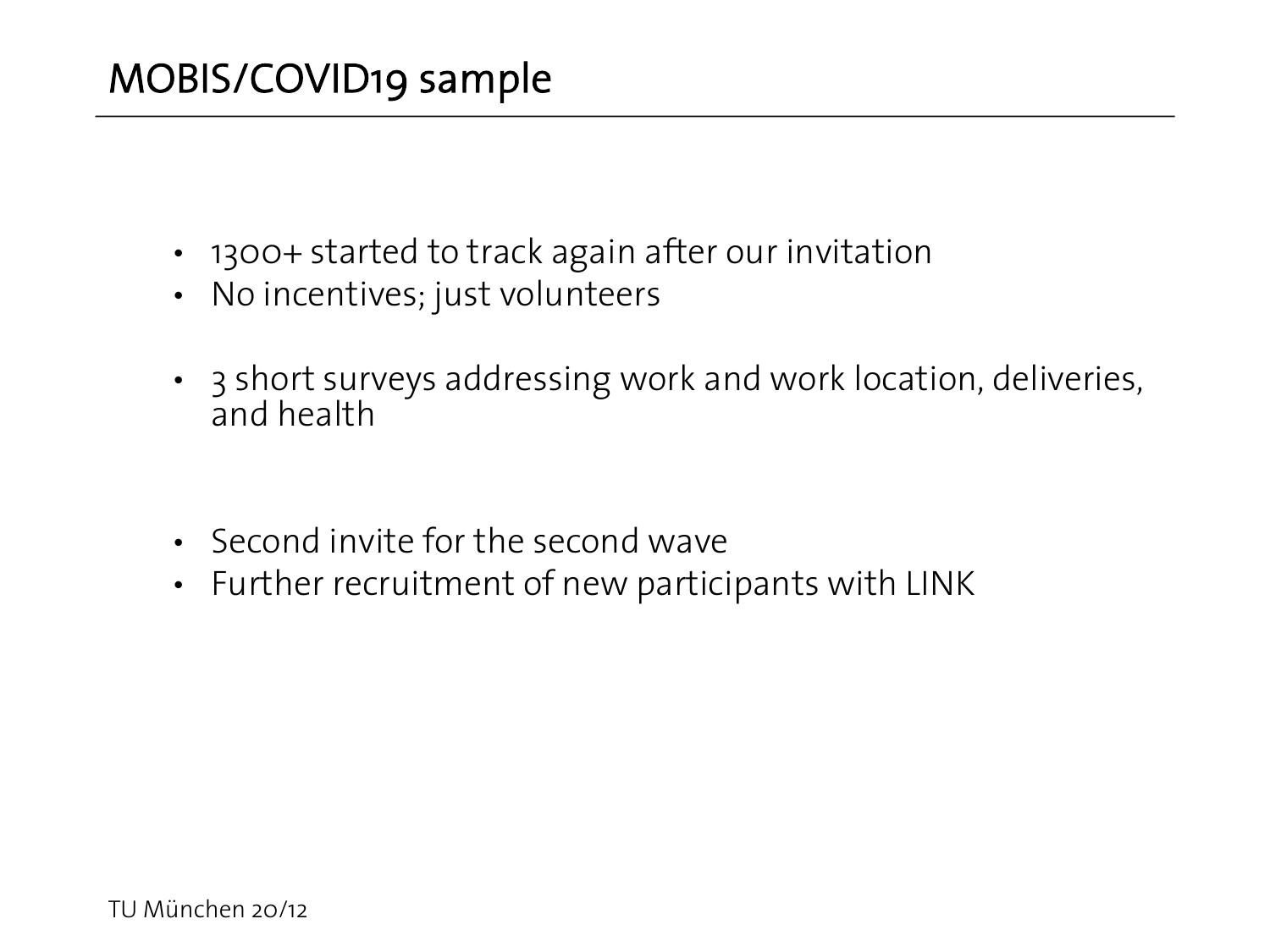#### MOBIS/COVID19 sample since March 2020

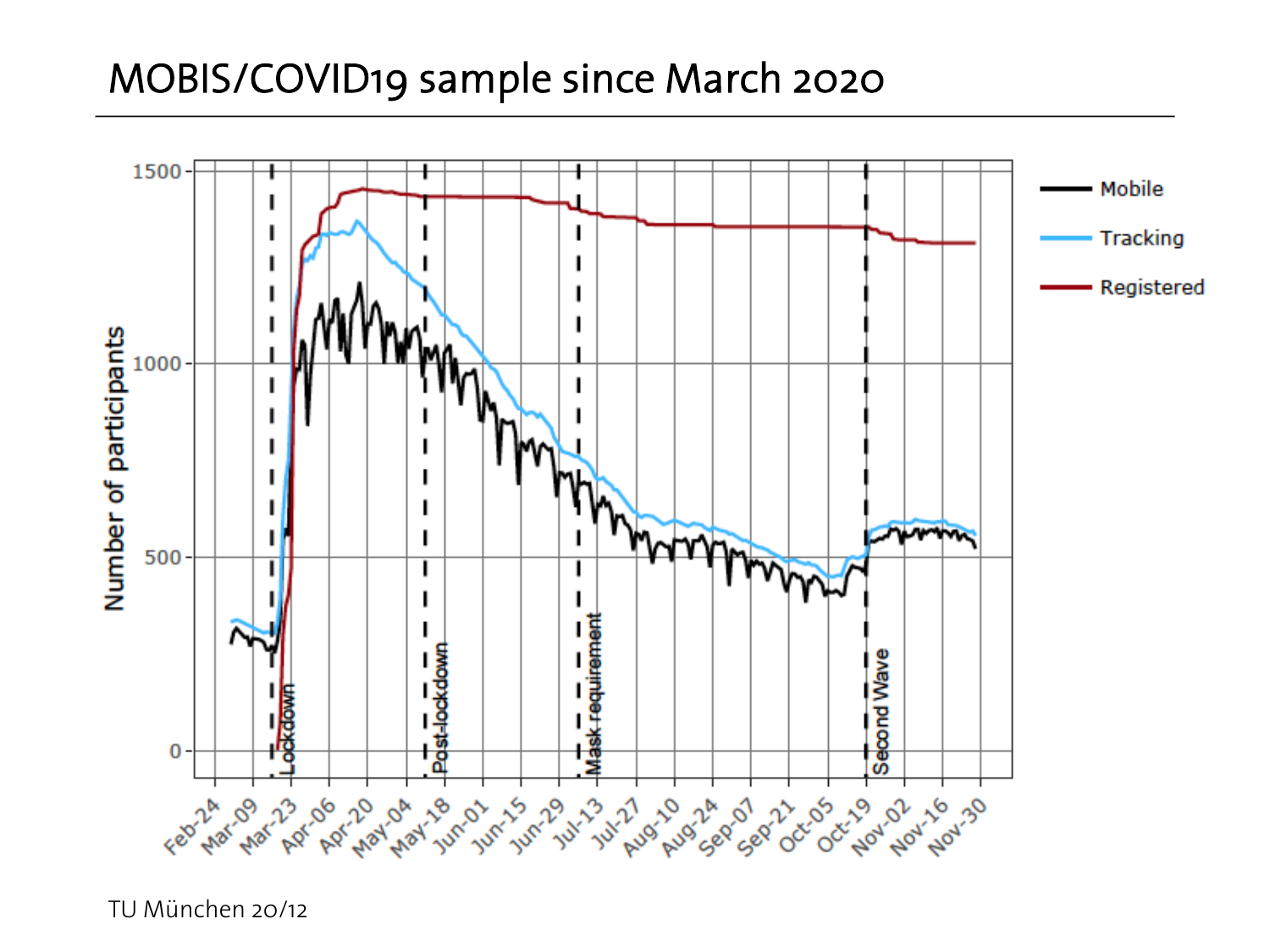#### MOBIS/COVID19: Out-of-home share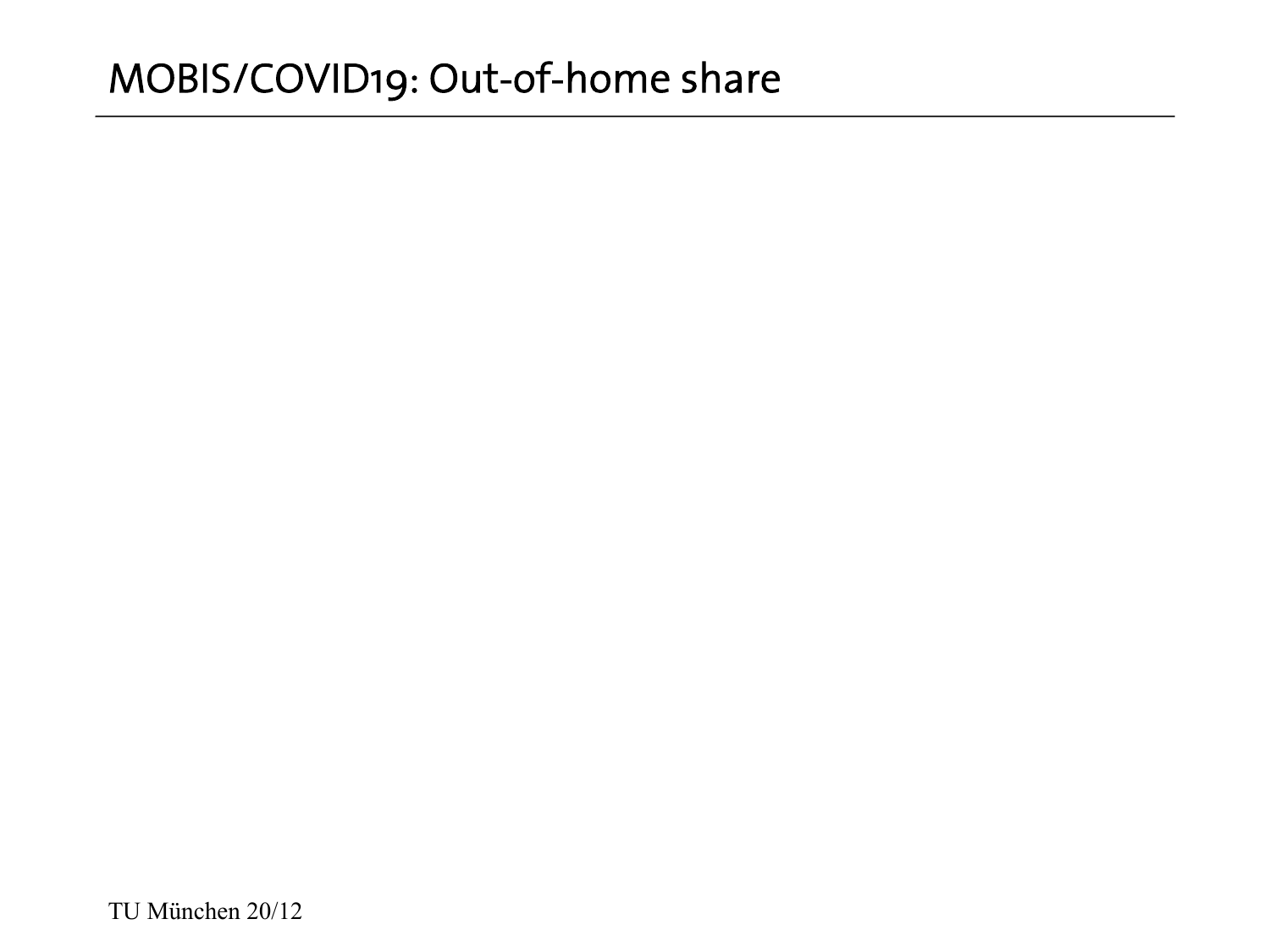## Mobile person by day

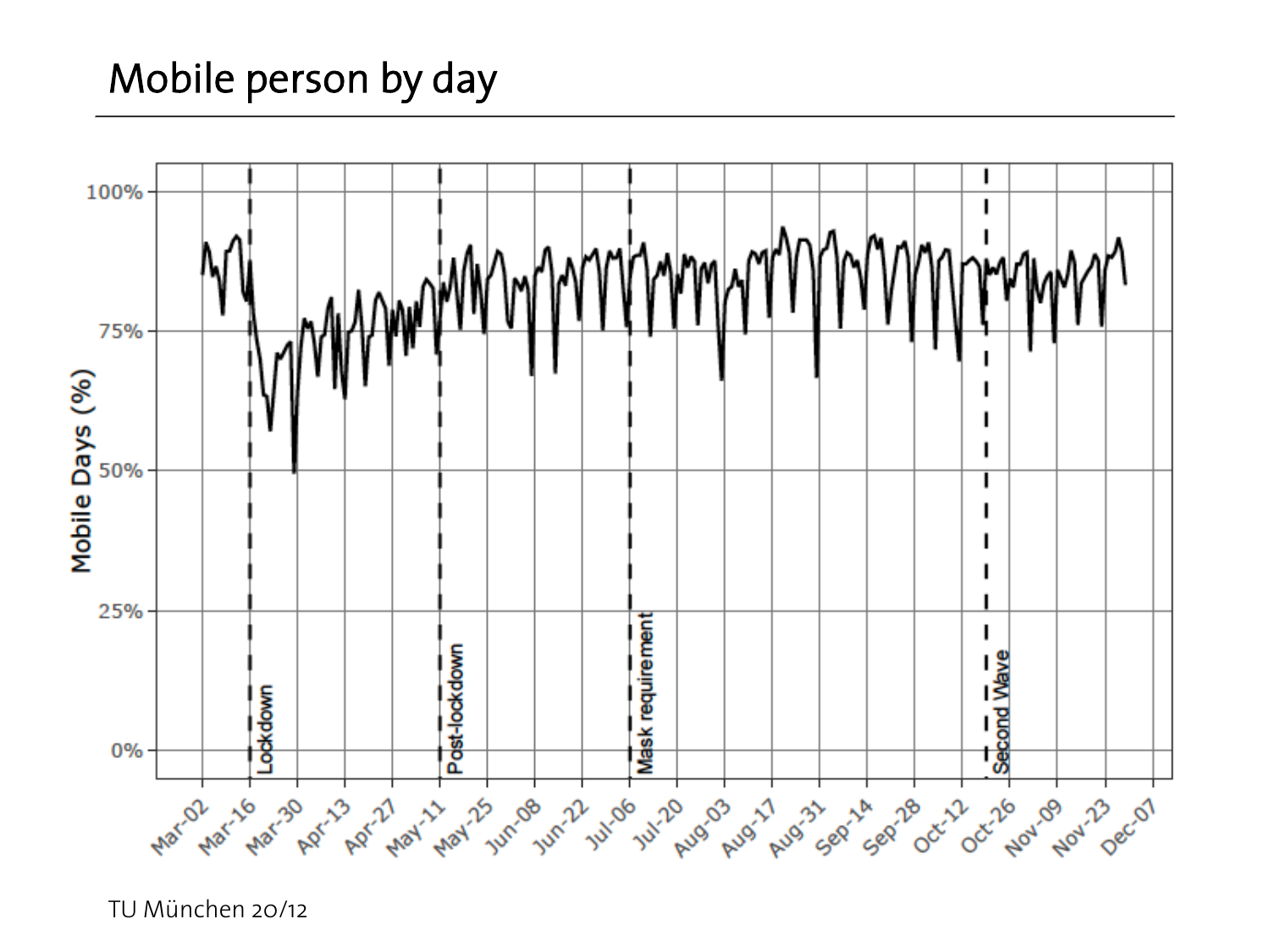#### MOBIS/COVID19: PKm, trips and activity spaces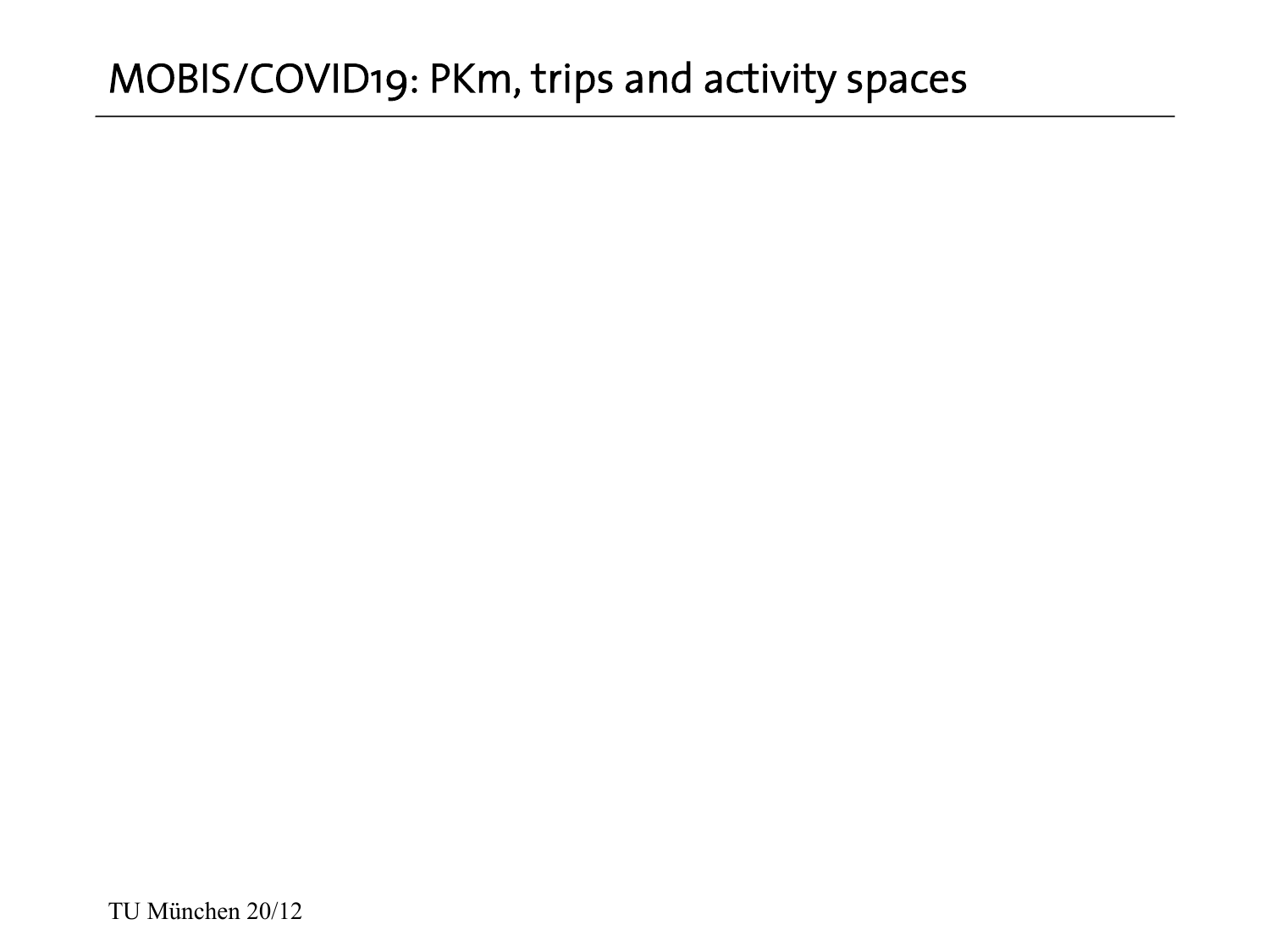#### PKm nach Geschlecht

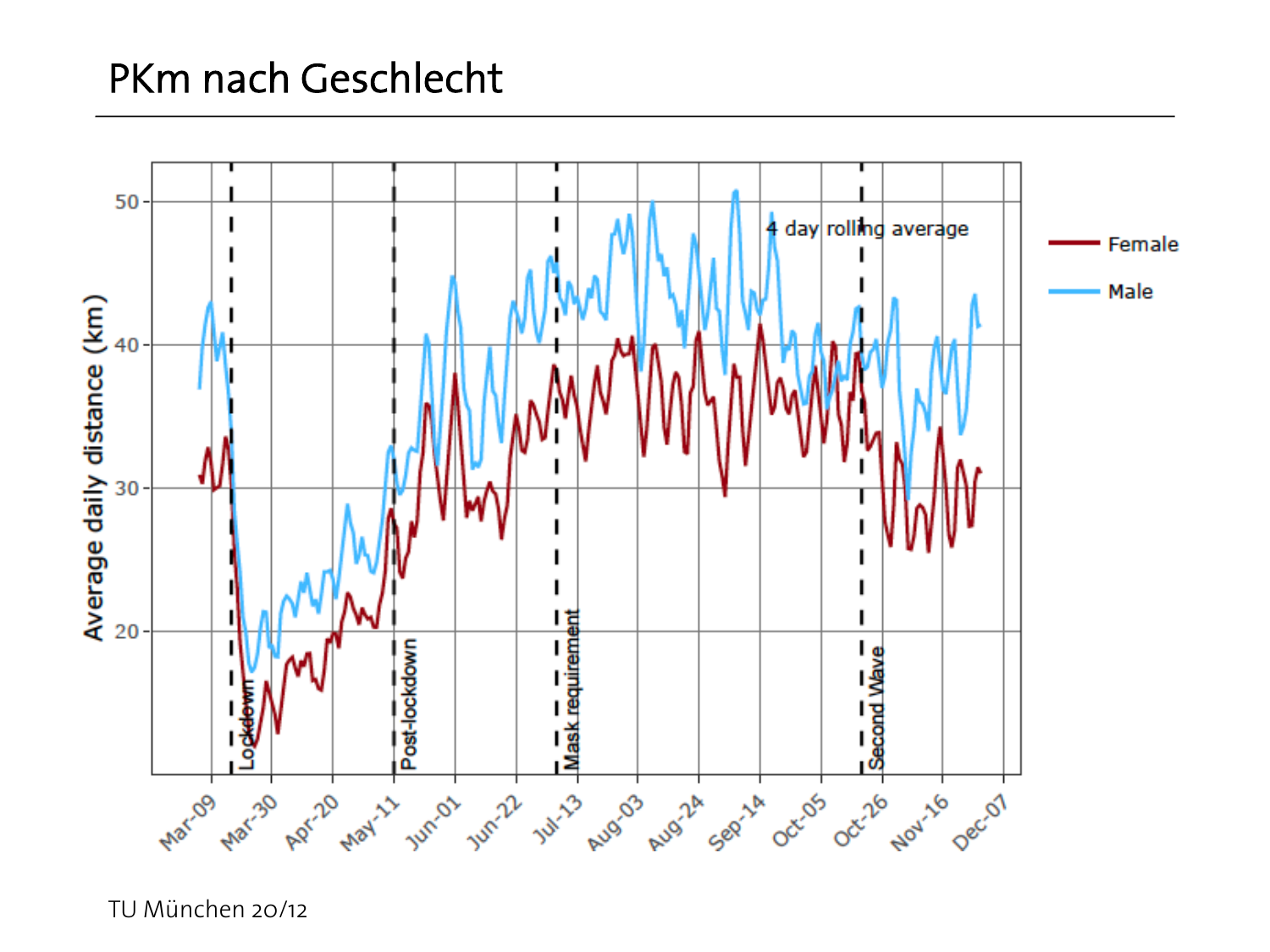## Δ% change in VMT for "furloughed" participants

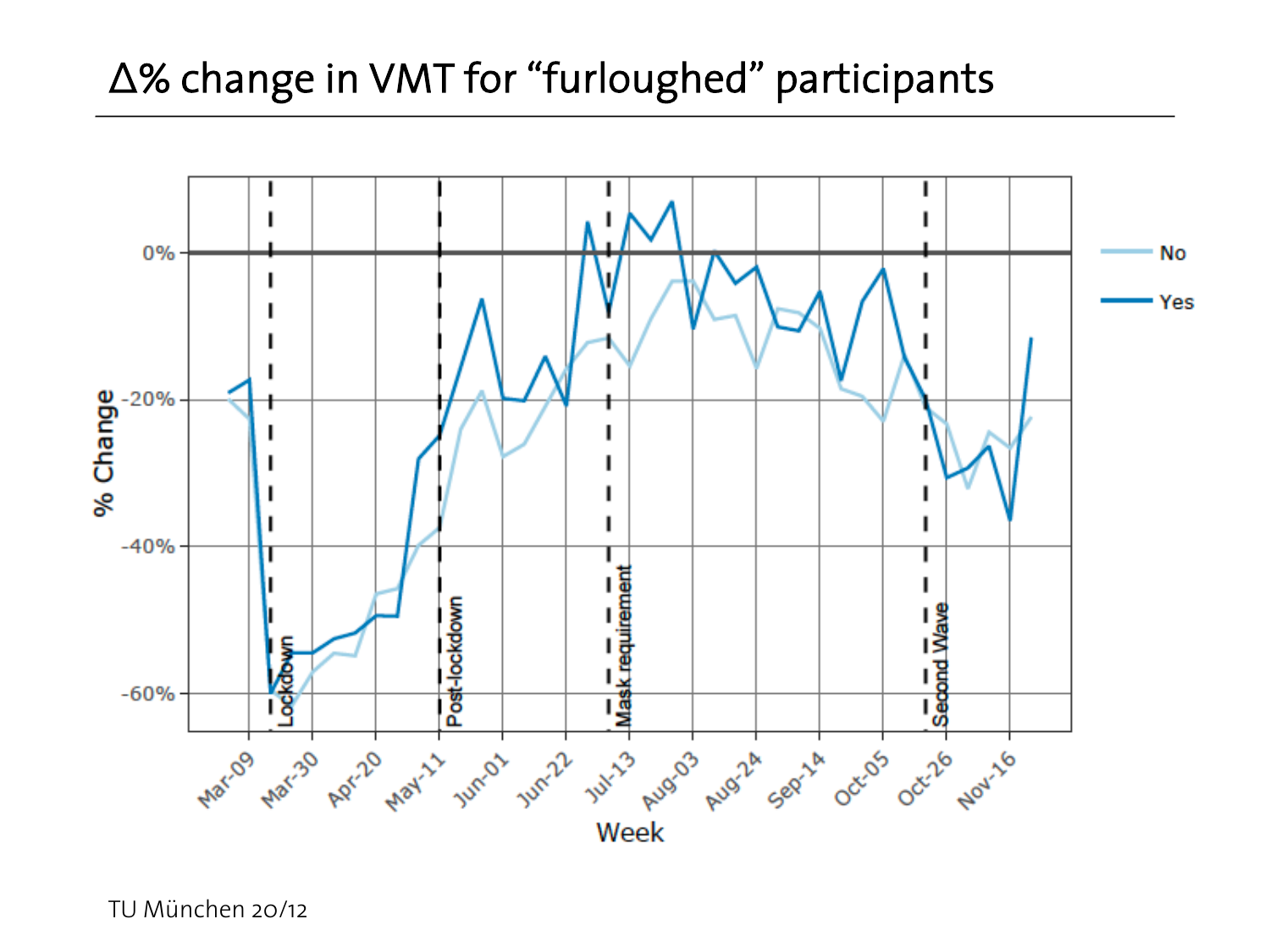#### Δ% change in trips by work location: WFH impact?

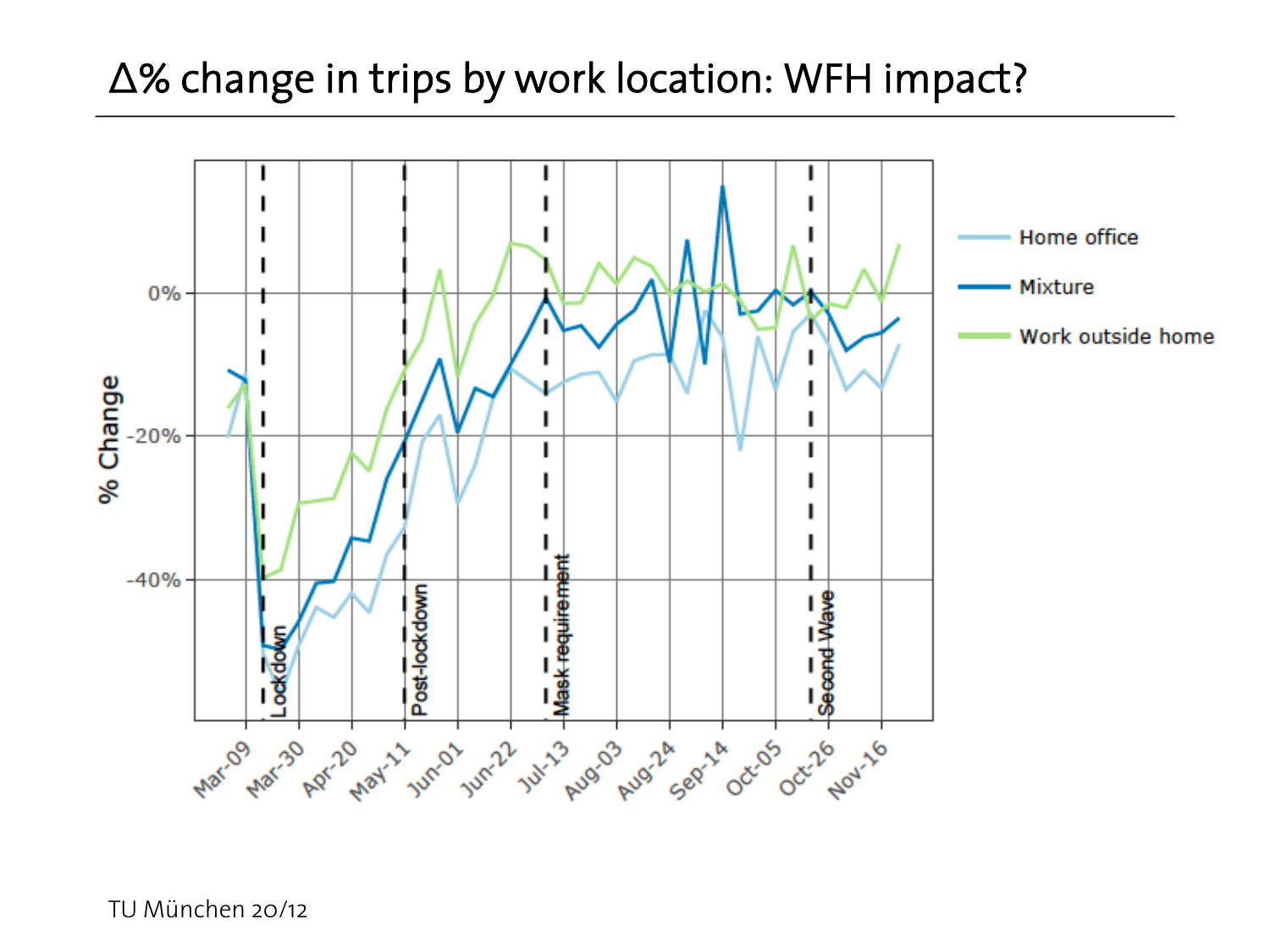#### Δ% of number of trips and size of activity space

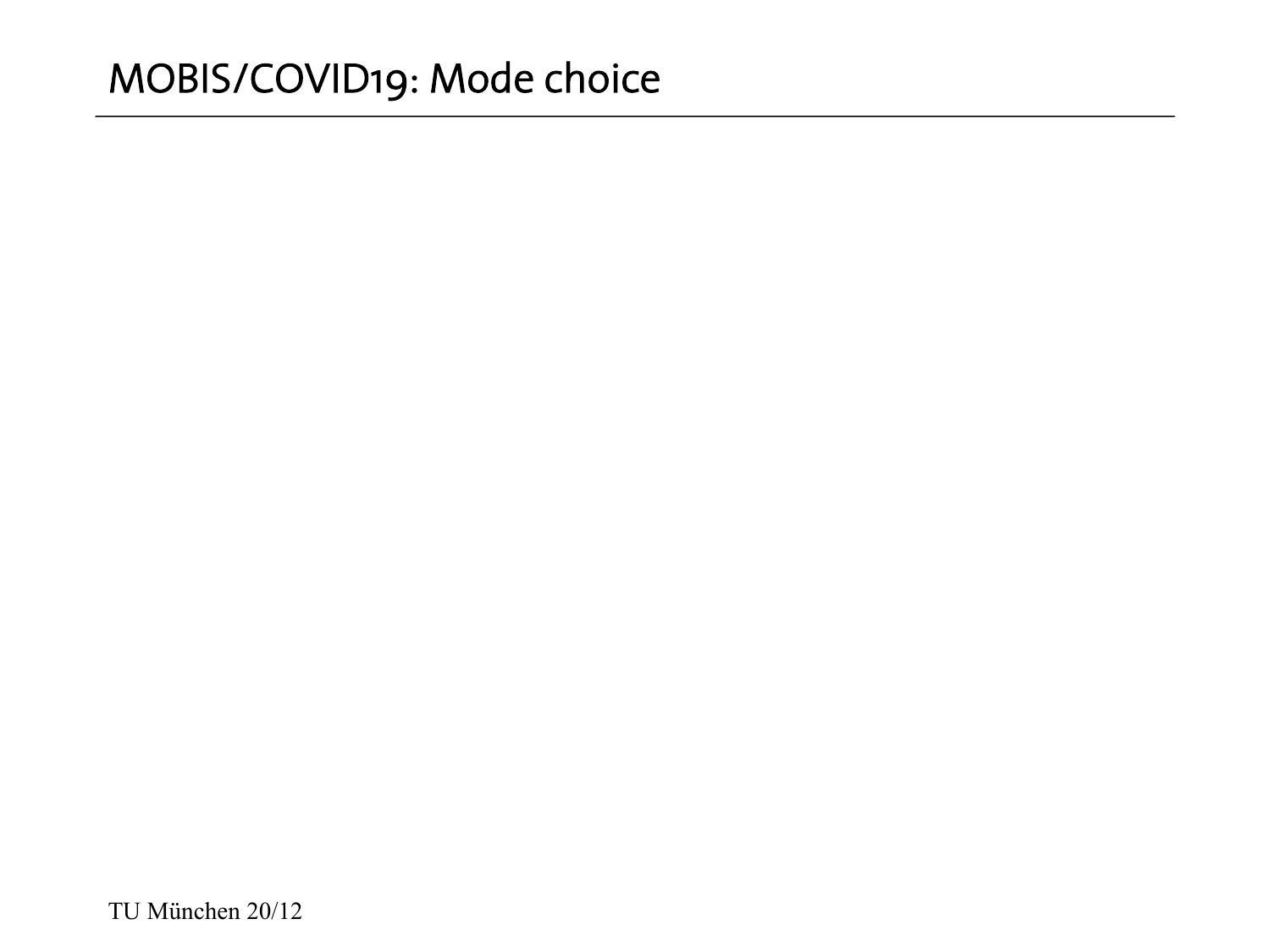## Working day Pkm by mode and phase of the pandemic

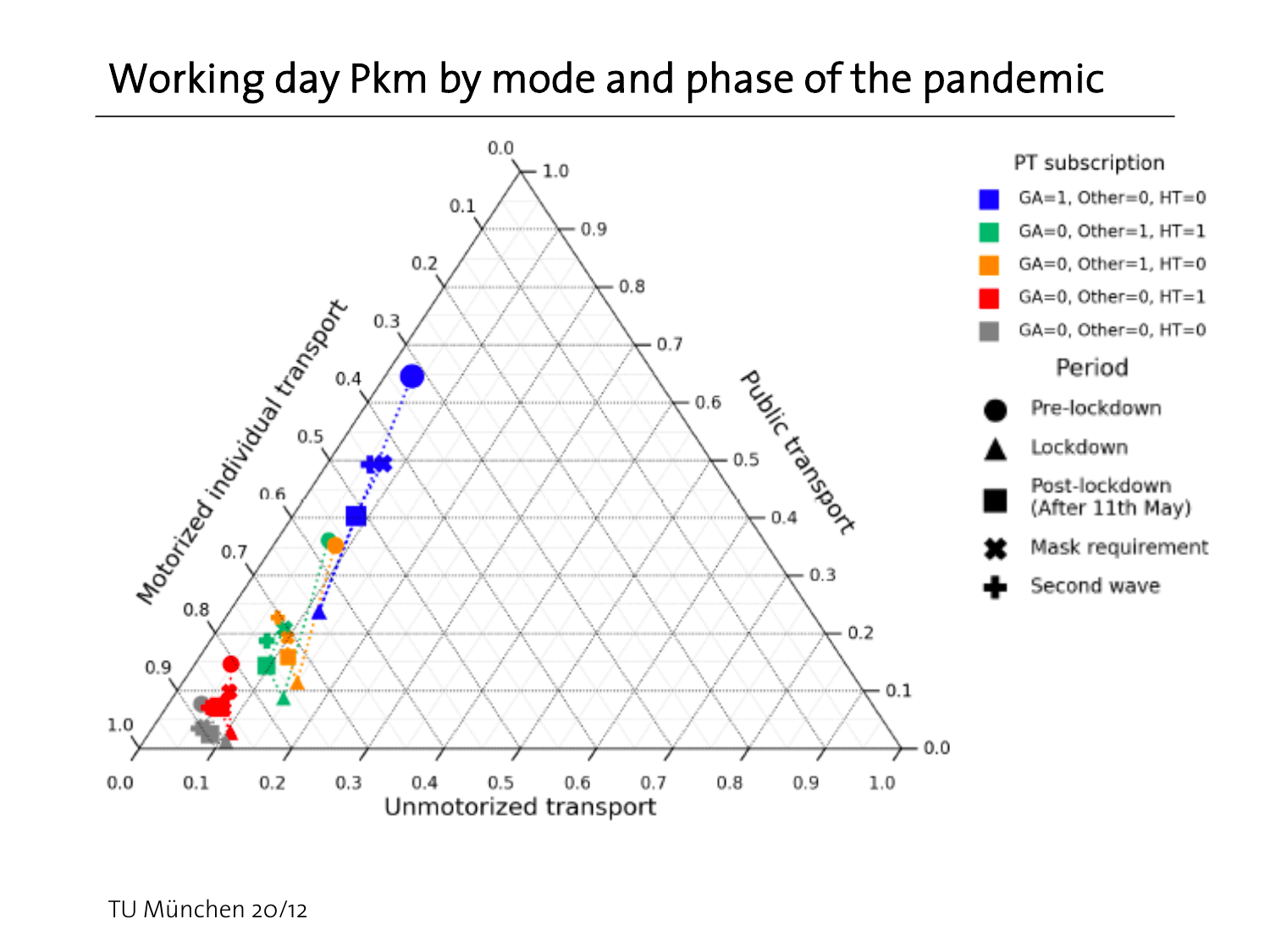#### MOBIS/COVID19: PKm change by mode

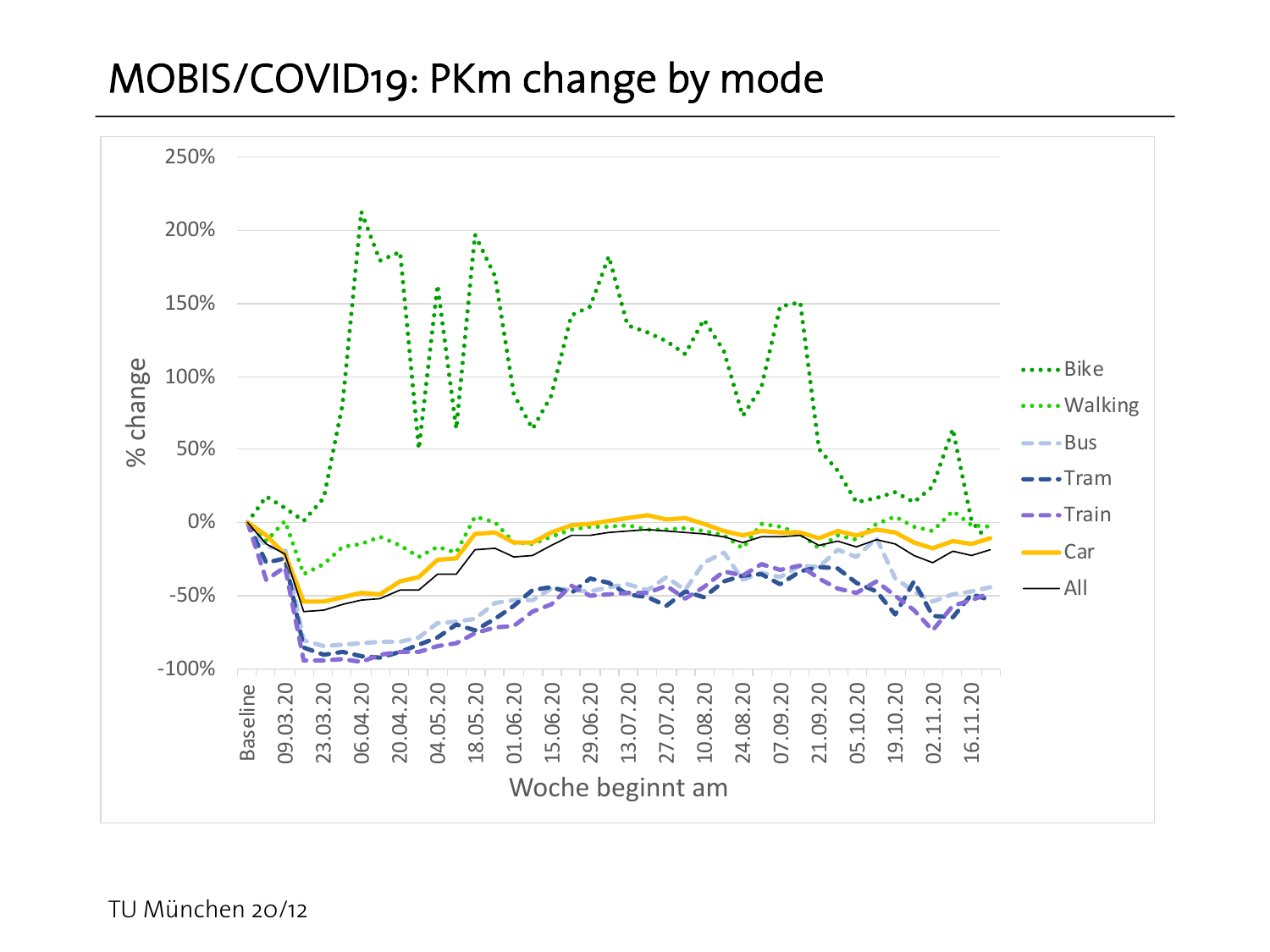## MOBIS/COVID19: PKm cycling change by (imputed) purpose

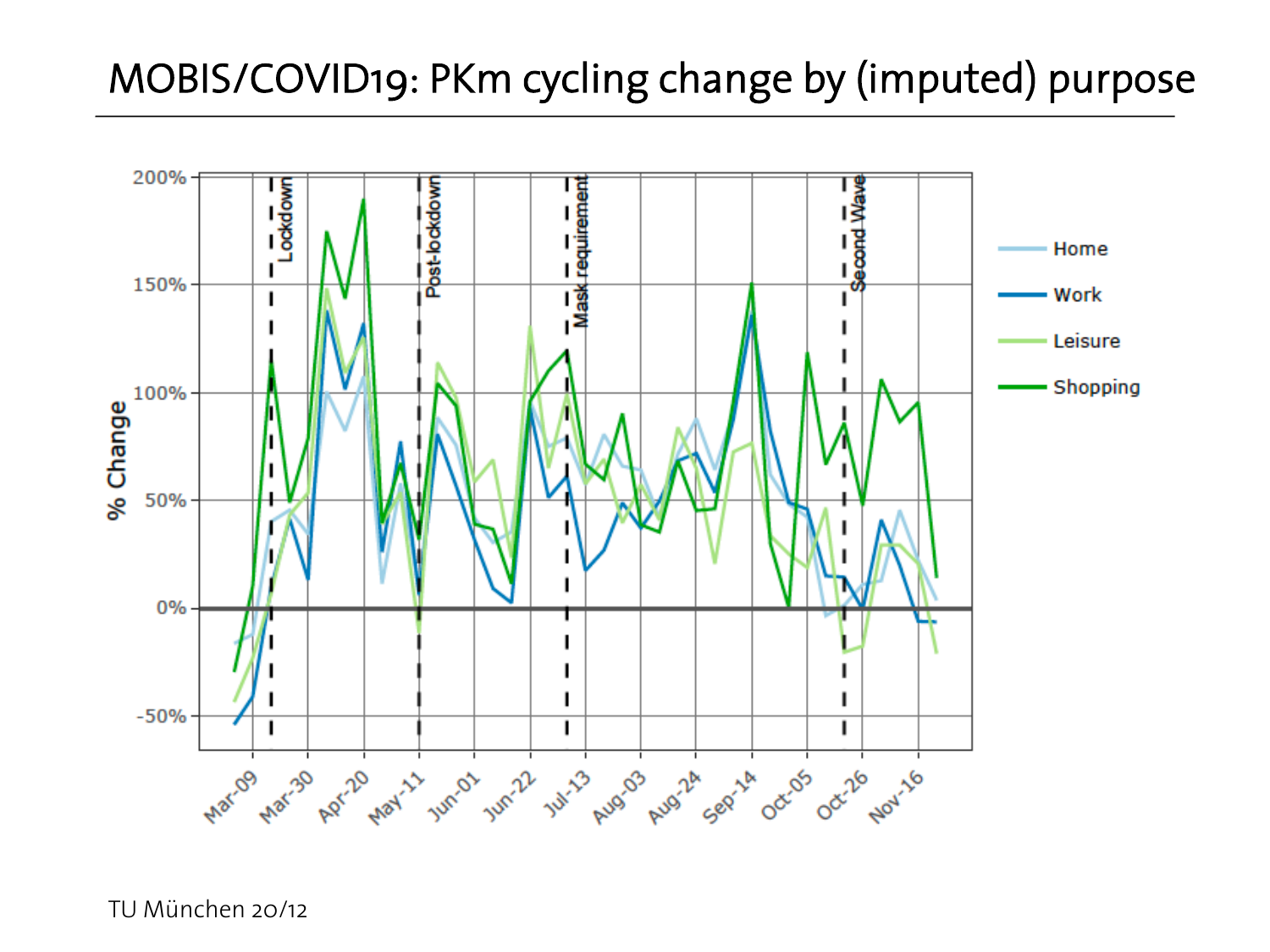#### COVID19 door-to-door car speeds

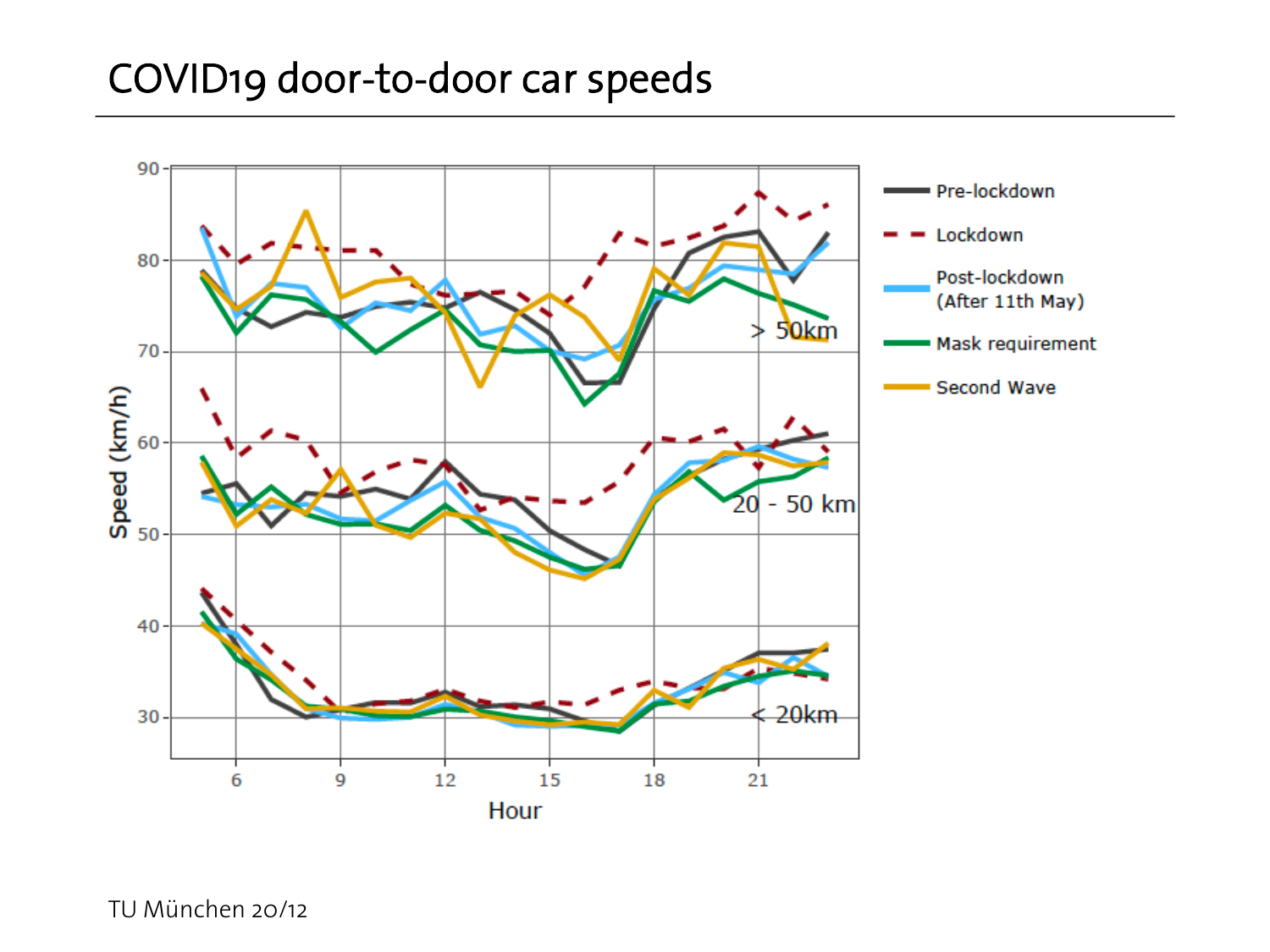## Dilemma of transport policy and long term changes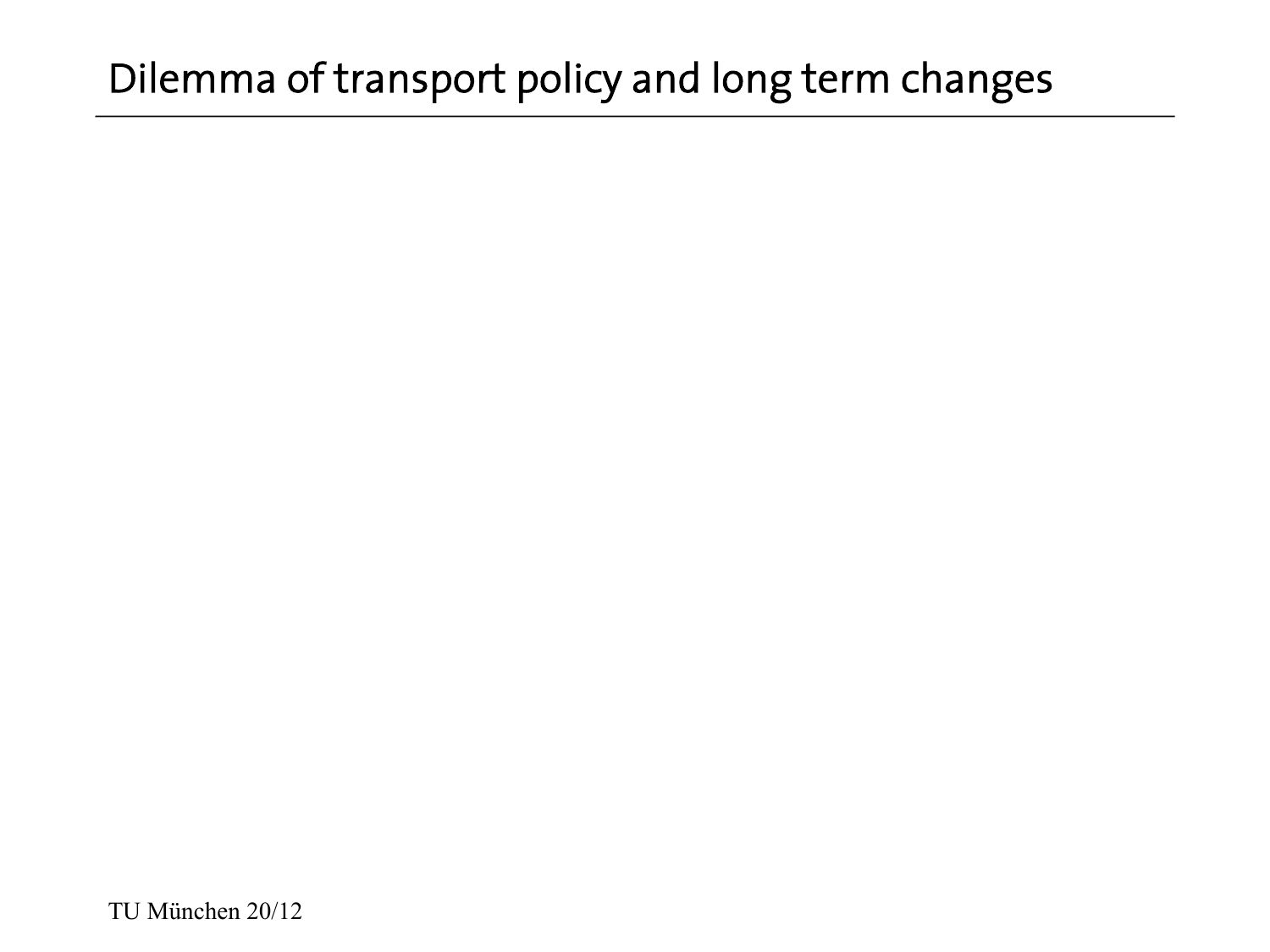Accessibility ∼ Productivity ∼ Social welfare

Car accessibility ∼ Car ownership ∼ 1/Committment to transit use

Accessibility ~ VMT ~ CO<sub>2</sub> emission for current fleet technology

Accessibility ∼ Sprawl ∼ VMT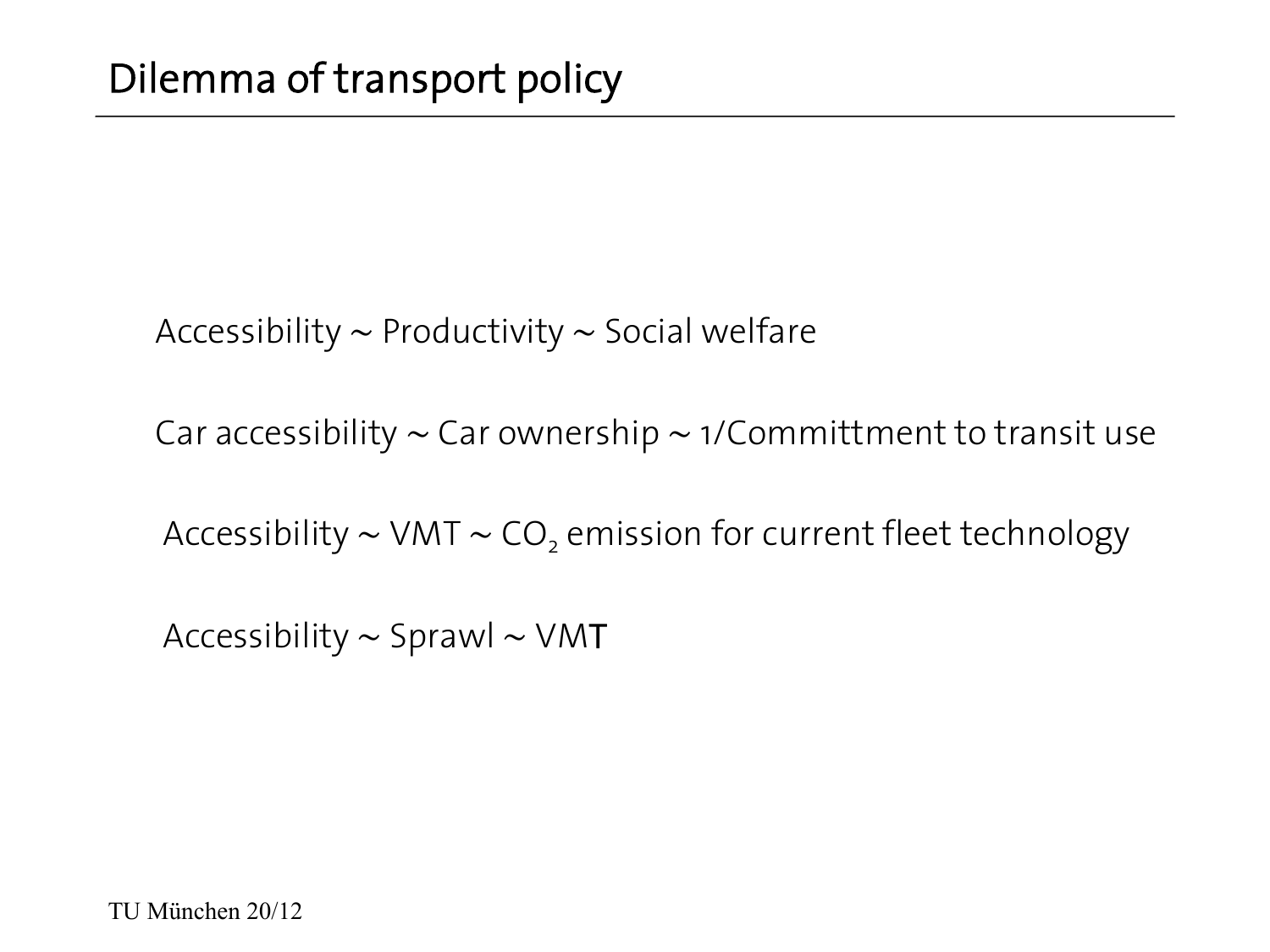Pandemic threat ∼ Sprawl ∼ VMT

Pandemic threat ∼ WFH ∼ VMT without control (reorganisation of time)

Pandemic threat ∼ WFH ∼ 1/productivity without household reallocation of tasks

Sprawl and WFH ∼ 1/commitment to transit use ∼ congestion

Sprawl ∼ 1/spatial equity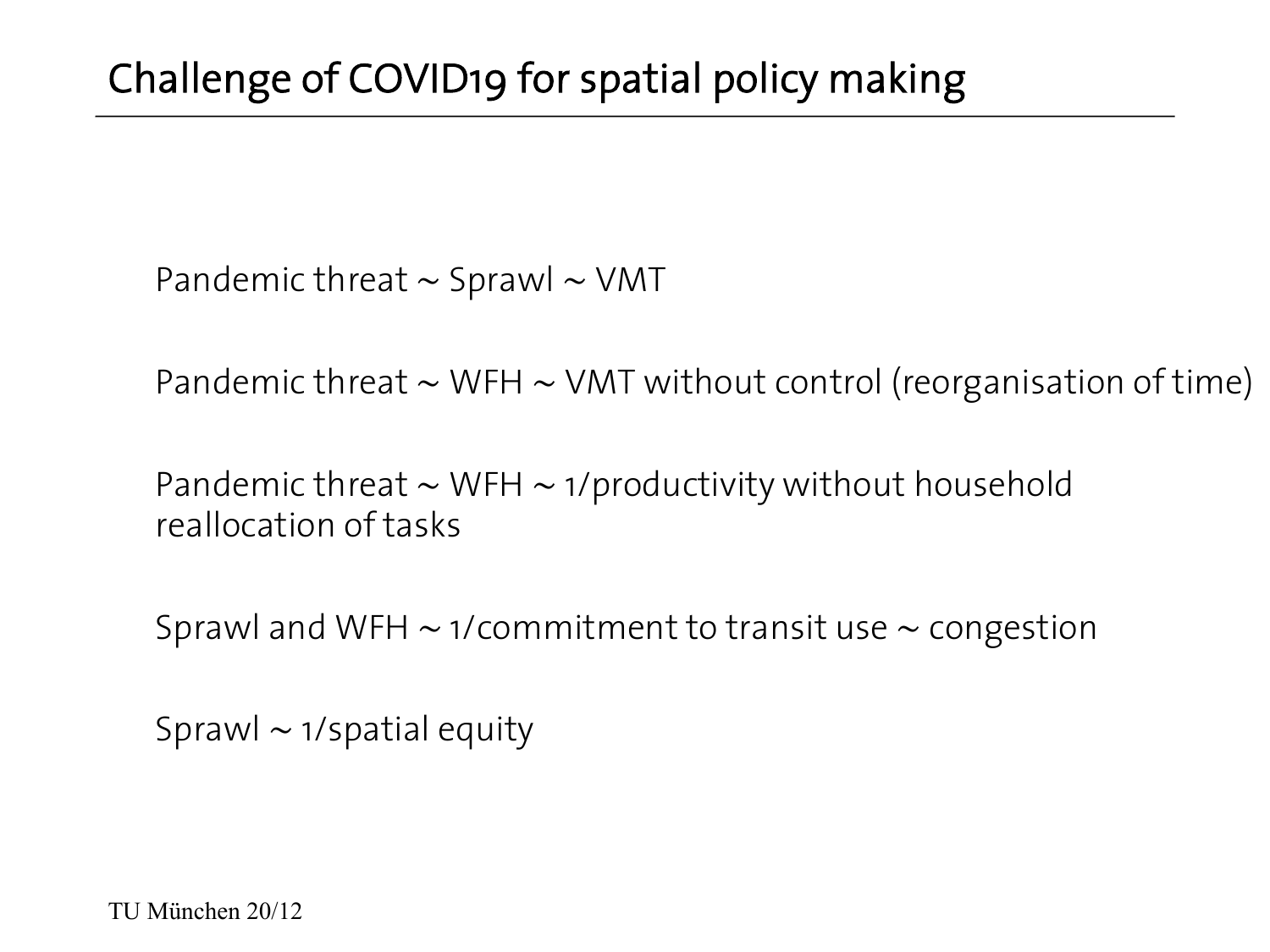## Is there a majority for an «e-bike» town?

- Reallocation of street space towards
	- Walking
	- e-bike/bike
	- Express busses
	- Tiny cars/e-scooters
- New bridges/tunnels for the slow modes
- Bike/e-scooter parking
- (Showers and rooms for changing)
- (Further investment in fast large vehicle services ?)
- Subsidies for reliabity and frequences
- Bus/tram priority